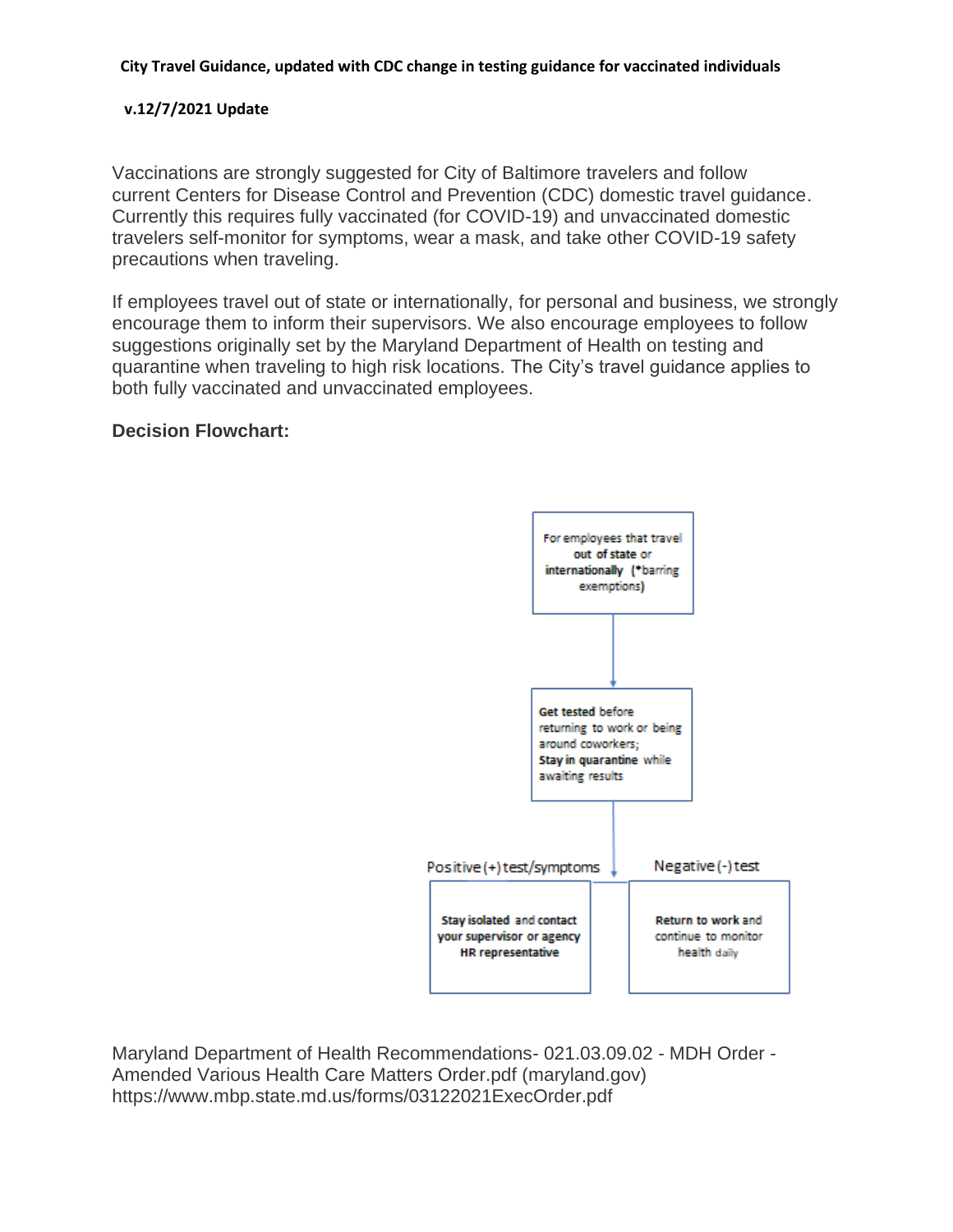### **v.12/7/2021 Update**

For employees that travel out of state or internationally, we suggest:

Employees who travel outside of Maryland, for business or personal reasons, should immediately get a COVID-19 test (PCR or rapid test) upon arrival in Maryland or 72 hours before travel to Maryland.

- Employees are strongly encouraged to get a second COVID-19 test within 72 hours of their arrival in Maryland.
- As of December 6, 2021, all international air passengers, *regardless of vaccination status*, must show a negative COVID-19 test taken **no more than 1 day** before travel to the United States.

Additionally, the City of Baltimore suggests:

- Unvaccinated employees who travel should self-quarantine for 7 days even if test is negative. The City of Baltimore Recommends delaying [international travel](https://www.cdc.gov/coronavirus/2019-ncov/travelers/international-travel-during-covid19.html) until you are fully vaccinated per CDC recommendation.
- Employees should avoid being around individuals at increased risk for severe illness for 14 days after returning from international/domestic travel.

Symptomatic employees should follow the guidance for employees experiencing COVID-19-like symptoms.

Asymptomatic employees should quarantine while awaiting their test results, regardless of vaccination status. City of Baltimore protocol is that any employee reporting an exposure should not report to work. The Employee's HR representative should follow-up with the employee and complete our intake form, and from there our team can verify the employee's vaccination status and determine if they are clear to return to work. Employees may return to work once they have received their COVID-19 test results.

## Exemptions:

. Employees may telework and quarantine at the same time, but should not return to a workplace or be around co-workers until a COVID-19 test result is received. This can be arranged with your supervisor.

. The District of Columbia, the Commonwealth of Virginia, the Commonwealth of Pennsylvania, and the States of Delaware and West Virginia are exempt from this recommendation.

. Testing and quarantining (if applicable) does not apply to Baltimore City employees living out of state and traveling to and from work on a daily basis. Employees living out of state who occasionally travel to Maryland for work should, as reasonably practical, comply with the testing and quarantine guidance above.

. This requirement does not apply to asymptomatic employees who have tested for COVID-19 in the previous 90 days and completed their isolation period in accordance with CDC guidelines.